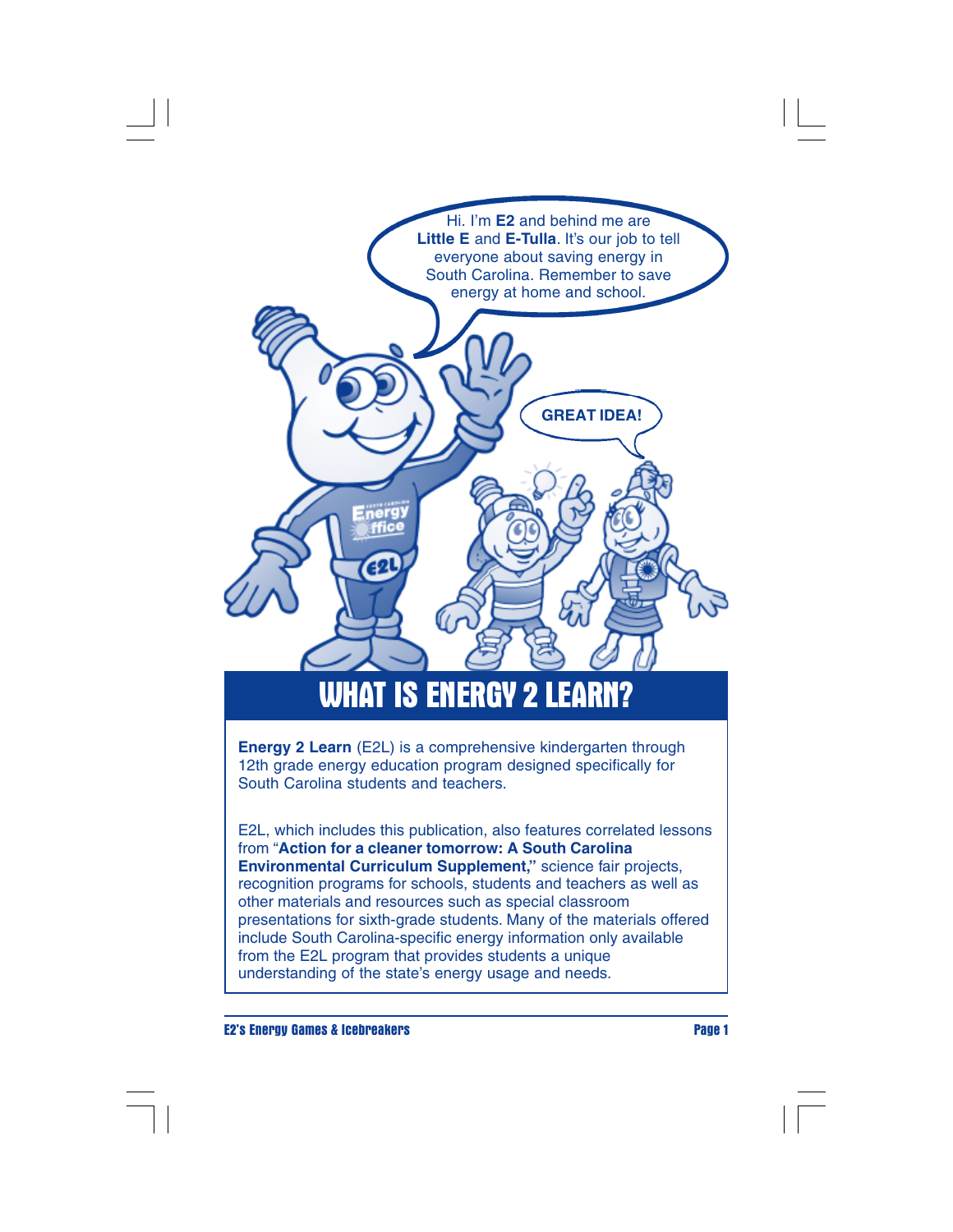## **'E2'S ENERGY GAMES & ICEBREAKERS'**

**"E2's Energy Games"** contains quick games to introduce and reinforce energy concepts and information. These games will energize your students to learn about energy. The games can be used in the classroom by students to teach younger students about energy or to showcase energy issues to parents and siblings at PTO and Science Fair/Club meetings.

For more information about E2L programs, resources and materials, please visit **www.scdhec.gov/recycle** or call **1-800-768-7348**.



**Page 2 E2's Energy Games & Icebreakers**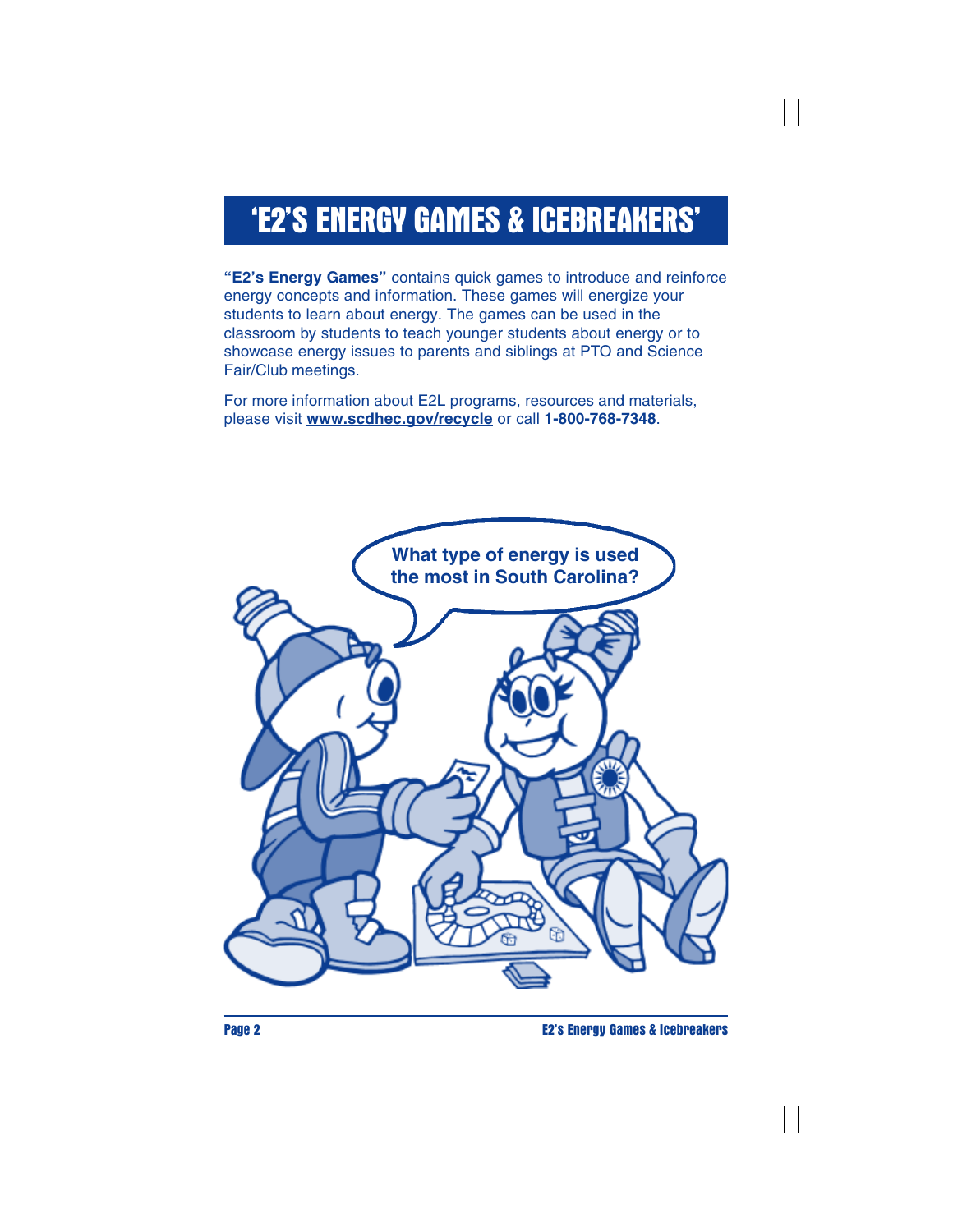## **ENERGY SOURCE CHANTS**

#### **BIOMASS**

**Garbage, garbage, garbage – biomass!**

Hold your nose while chanting "garbage, garbage, garbage" and during "biomass!" Shake your hands near your shoulders.

### **COAL**

#### **Working in a coal mine (grunt) – hard hat!**

While chanting, "Working in a coal mine," pretend that you are shoveling coal. At (grunt) "hard hat!" Throw the coal over your shoulder.

### **GEOTHERMAL Shhhhh – ge-o-ther-mal!**

Place your hands together flat (without interlocking fingers) below your waist. As you say "Shhhhh" slowly move your hands upward and on "geothermal," separate your hands to act like a geyser.

#### **HYDROPOWER**

**Falling water – hydropower, hydropower!**

With your finger tips touching, hold your hands under your chin and glide your hands down like a waterfall during "falling water." For "hydropower, hydropower" spin your hands like a turbine.

### **NATURAL GAS Natural gas, gas (snap, snap) – a real gas!**

After chanting, "Natural gas, gas," snap once with your right hand, once with your left, and follow with "a real gas!"

**E2's Energy Games & Icebreakers Page 3**

## **PETROLEUM Blup, blup – petroleum!**

Begin with your hands below your waist in a cup shape facing down. As you say "Blup" move your hands upward like oil coming from the ground. When you reach "petroleum," throw your hands in the air like an oldfashioned oil well that just struck oil.

#### **PROPANE**

**Compress, compress, compress – pro-pane!**

During the "compress" sequence, start with your hands apart facing each other and move them closer together. When you clasp your hands together, say "pro-pane" and begin a wave motion (like liquid).

### **SOLAR Sunshine energy – yes, sunshine energy!**

Make a circle with your arms over your head and as you say "sunshine energy!" Throw your hands out like rays of the sun.



Begin by clenching your hands in fists and hitting your fists together like atoms splitting. When you hit the "split" take your hands and pull them apart with your fingers spread like atoms splitting.

## **WIND The answer is blowin' in the wind!**

Throughout the chant, spin your arms like a windmill.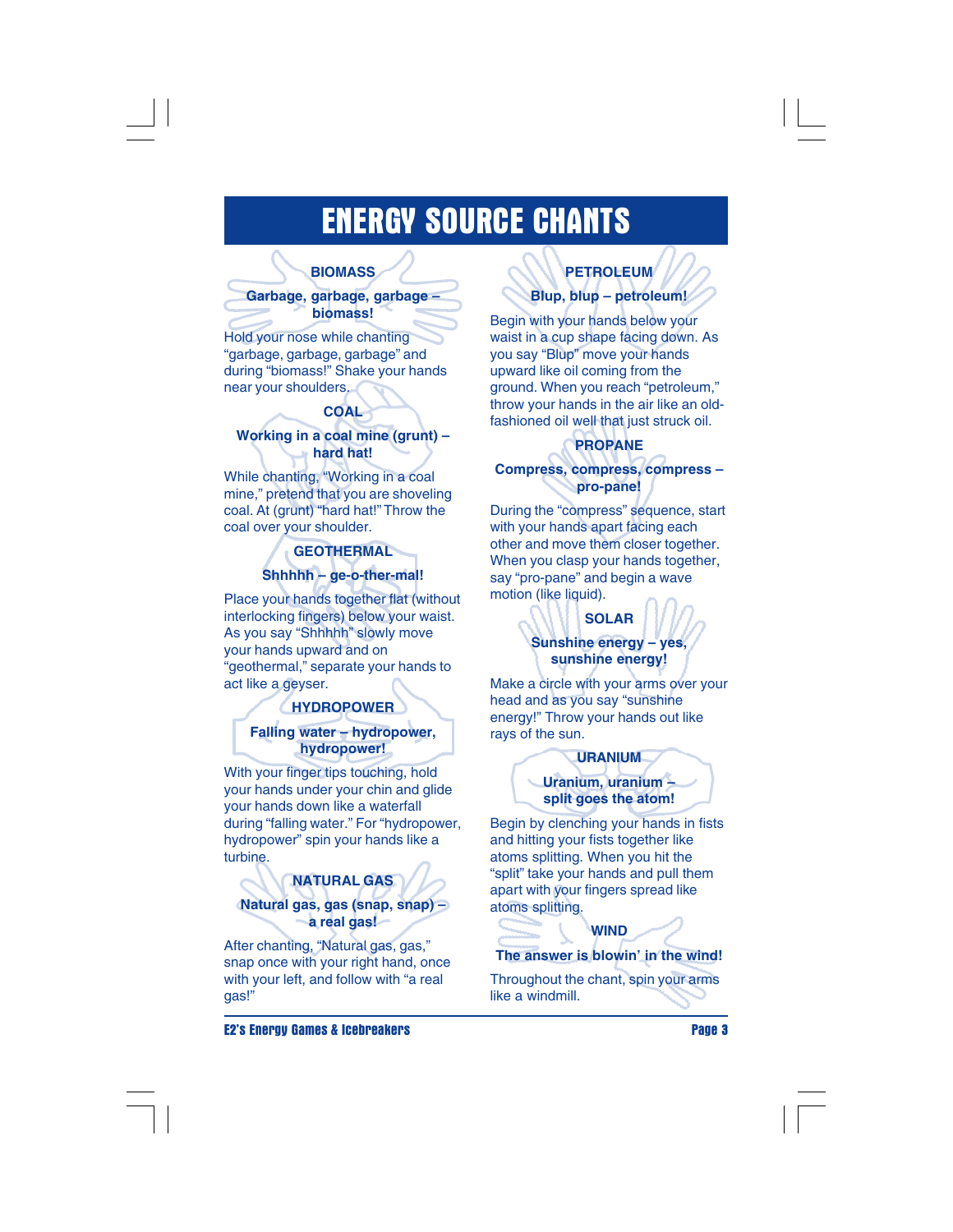# **CHANGE YOUR NAME ENERGY GAME**

**GETTING READY:** Divide into groups of no more than 10 or 12 students.

**SETTING UP:** Have each group sit in a circle facing inward.

**START:** Follow these steps.

- 1. The teacher tells the group they will be getting new last names. The new last name should begin with the same letter as their first name and it should be related to energy – a source of energy, an energy producing or using device or an energy word. Examples – Barbara Biomass, George Generator, Mary Microwave, etc.
- 2. The teacher starts by saying "Hello, my names is…" Then, the person to the left of the teacher says the teacher's energy name and his energy name. The next person gives the teacher's energy name, the first student's energy name and then his energy name. This goes on until the last person has to say everyone's name plus their own.
- 3. Before you start, see if anyone is having difficulty thinking of an energy name. If someone can't think of an energy name, ask the group to try to help that student.
- 4. While you are playing, if someone has trouble remembering a name have the other students give clues to help that person.



**Page 4 E2's Energy Games & Icebreakers**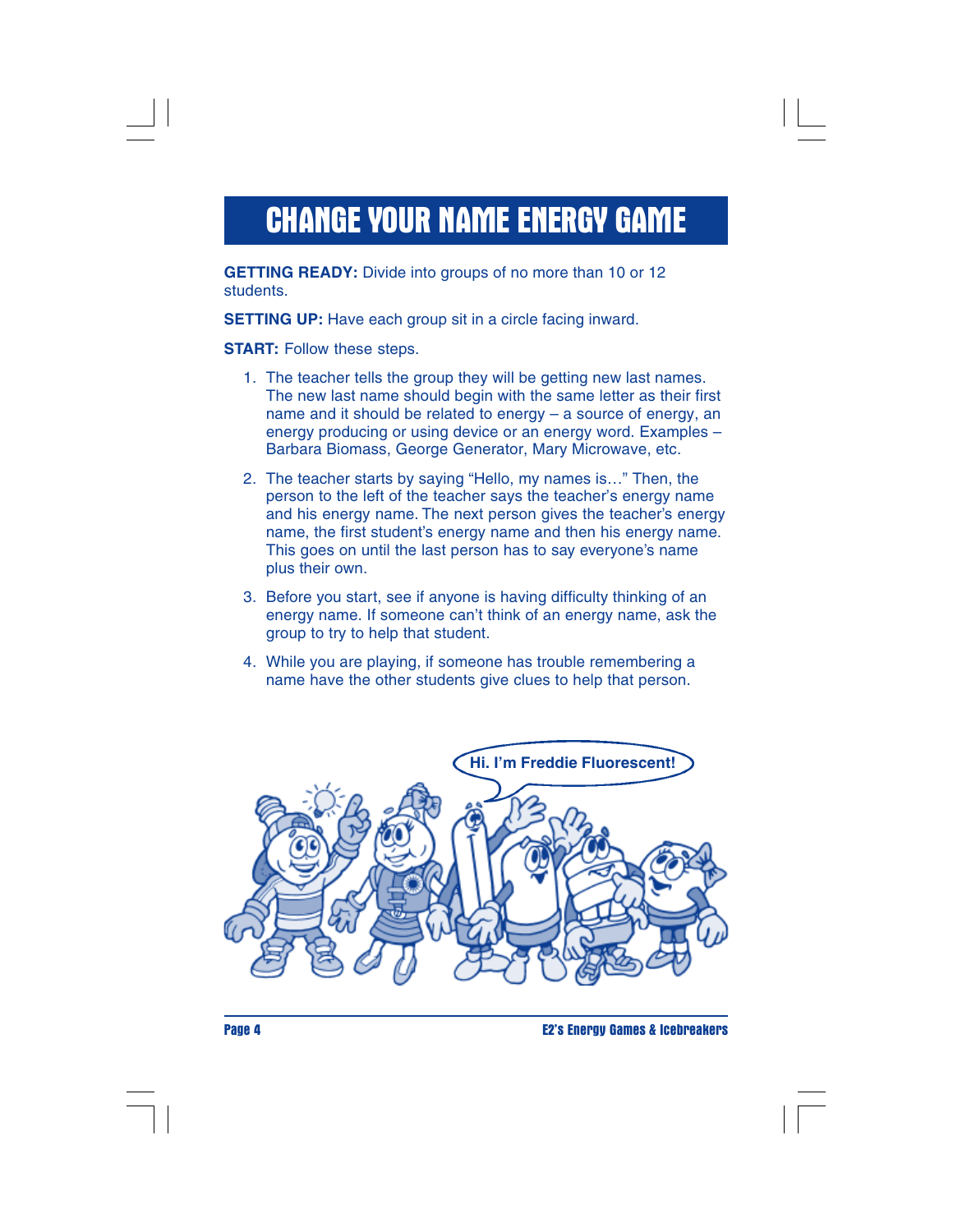# **CONSERVATION FOR OUR NATION**

**GETTING READY:** Divide into groups with about 10 students each. Give a marker and a piece of poster-size paper to each group.

**SETTING UP:** Have the groups sit in a circle near the chalkboard or a wall where you can hang the paper. Have one person from each group be the group leader and one person from each group to be the recorder.

**START:** Follow these steps.

- 1. Have the group brainstorm ideas on energy conservation. Each idea should be simple and no longer than five syllables. For example, "Turn off lights," "Tune-up" or "Insulate." Keep brainstorming until the group has at least the same number of ideas as there are group members.
- 2. Explain the game to the group with this introduction.
	- l Slap your thighs once with both hands and say "CON."
	- 1 Clap once and say "SER."
	- 1 Snap your right fingers and say VA and then your left and say "TION."
		- w Slap your thighs again and say "FOR."
		- w Clap your hands and say "OUR."
		- w Snap your right fingers and say "NA," and snap your left and say "TION."
		- w Slap your thighs a third time and say "READY."
		- w Clap your hands and say "BEGIN."
	- l This time between the snaps you must give a conservation tip.
- 3. After the introduction, you should give three or four conservation tips between the snaps. Do not repeat the introduction with each tip. You can reinforce the cadence by giving the instructions to the group between snaps.
- 4. Tell the group to study the sheet of paper because it will not be posted during the game. If someone forgets or repeats, the circle must begin again. The person who has made the mistake begins with the introduction and the game continues until you have made a complete circle with everyone giving a tip between the snaps.

**E2's Energy Games & Icebreakers Page 5**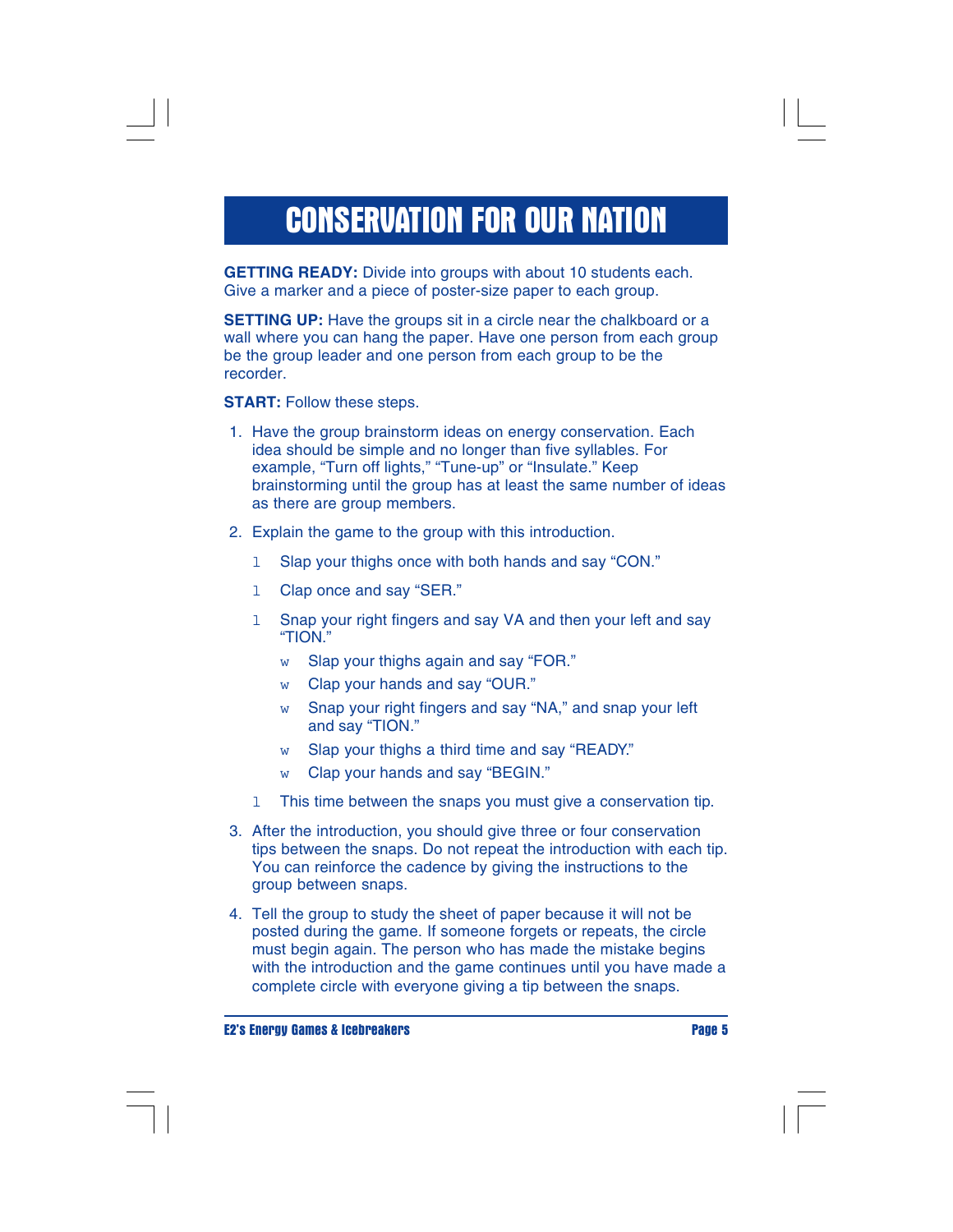# **ENERGY BINGO**

**GETTING READY:** Copy as many "Energy BINGO" sheets as you need for each student in your class. Also, decide if you want to give the winner of your game a prize and what the prize will be.

**SETTING UP:** Give one "Energy BINGO" sheet to each student.

**START:** Give the group the following instructions on how to play.

- 1. "Energy BINGO" is similar to regular bingo, but there are a few differences. First, take a look at your "Energy BINGO" sheet and read the 16 questions at the top of the page. Soon you will be going around the room trying to get 16 people to answer these questions so you can write their names in one of the 16 boxes.
- 2. When you get the signal to start, get up and ask a person one of the questions at the top of your BINGO sheet. If the person gives what you believe is the correct answer, write that person's name in the corresponding box on the lower part of the page. For example, if you ask a person question "D" and they give you what you think is a correct response, then go ahead and write the person's name in box "D". A correct response is important because later, if you get BINGO, that person will be asked to answer the question correctly. If he or she can't answer the question correctly, then you lose BINGO. So if someone gives you an incorrect answer, ask someone else!
- 3. Try to fill all 16 boxes during the next 20 minutes. This will increase your chances of winning. After 20 minutes, sit down. Begin asking players to stand up and give their names. Are there any questions? You now have 20 minutes. Start!
- 4. During the next 20 minutes, move around the room to assist the players. (You can also be placed on a person's BINGO sheet if you want. But if you do this, make sure you call on yourself later to give your name). Every five minutes or so, tell the players how many minutes are remaining in the game. Give the players a warning when just a minute remains. When the 20 minutes are up, stop the players and ask them to be seated. Then give them the following instructions.

**Page 6 E2's Energy Games & Icebreakers**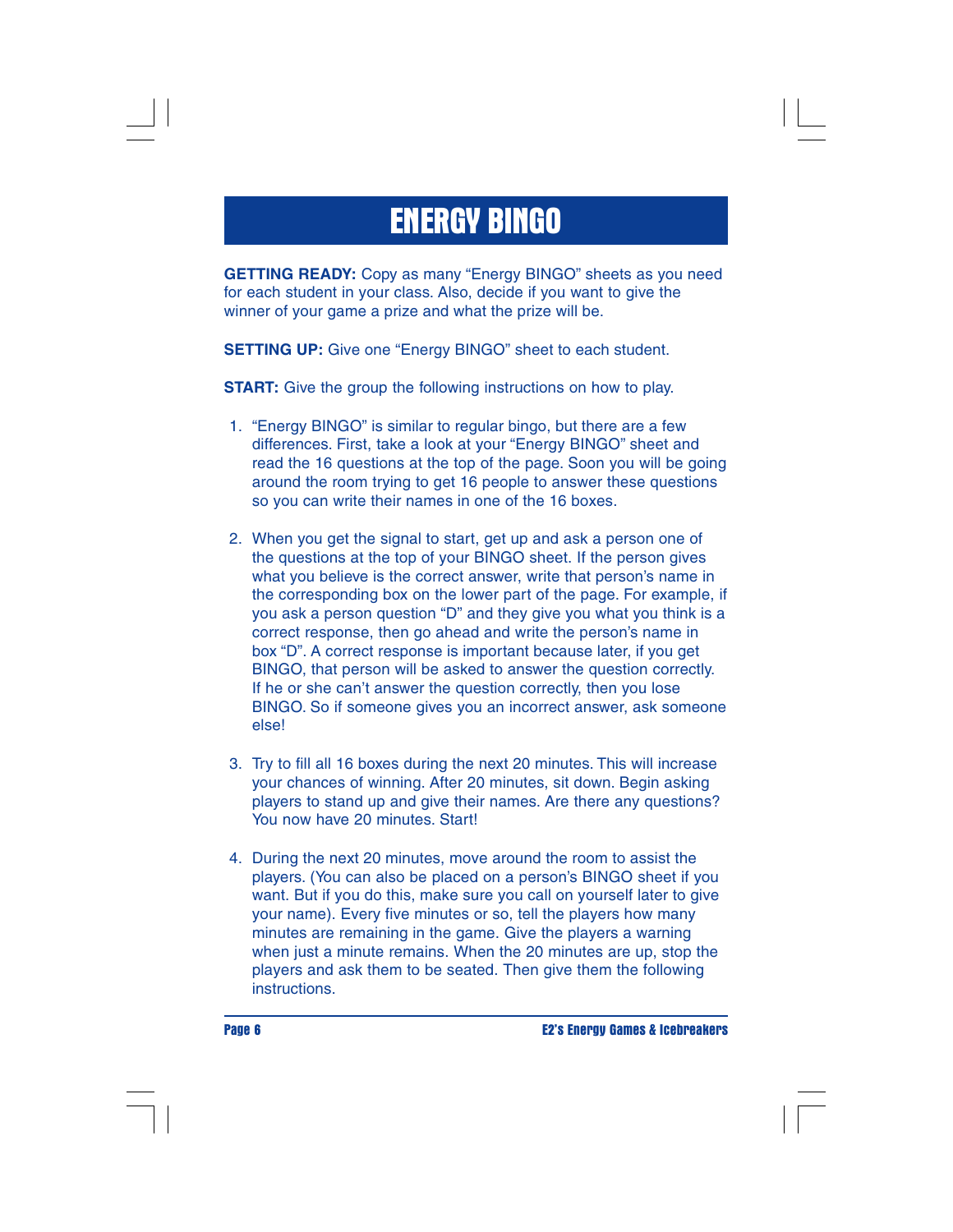- 5. Say this to the class "Now, when I call on you, stand up and say your name. If anyone has the name of the person I call, put a big 'X' in the box with that person's name. When you get four names in a row – across, down or diagonally – shout 'Energy BINGO!' Then I'll ask you to come up front to verify your results."
- 6. Continue by saying "Let's start with you (point to a student). Please stand and give us your name. (Student gives name. Let's say the student's name was "Sue.") OK, if any of you have Sue's name in one of your boxes, put an 'X' through that box."
- 7. When the first player shouts "Energy BINGO," ask him to come to the front of the room. Ask the student to give his name. Have him tell the group how his BINGO run was made (i.e., across from A to D, down from C to O and so on).
- 8. Now you need to verify the bingo winner's results. Ask the BINGO winner to call out the first person's name on his bingo run. That player then stands and the bingo winner asks him the question that he previously answered during the 20-minute session. For example, if the question was "Can name two renewable energy sources?" the player must name two sources. If he can answer the questions correctly, the BINGO winner can call out the next person's name on his BINGO run. If he does not answer the question correctly, the student does not have BINGO and must sit down with the rest of the players. You should continue to point to players until another person shouts "Energy BINGO."
- 9. In case of a tie, ask the BINGO winners to come to the front one at a time to verify their results. If time permits, you may wish to continue the game for second- or third-place winners. You may want to change some of the questions to fit your group. Below are four extra questions to use instead.
	- 1 What is our most powerful energy source? ANSWER: THE SUN
	- l What are the two types of energy? ANSWER: RENEWABLE AND NON-RENEWABLE
	- 1 In South Carolina, we have been able to reduce the use of fossil fuels because of our extensive use of what type of energy? ANSWER: NUCLEAR ENERGY
	- 1 South Carolina imports what percentage of its energy needs? ANSWER: 98 PERCENT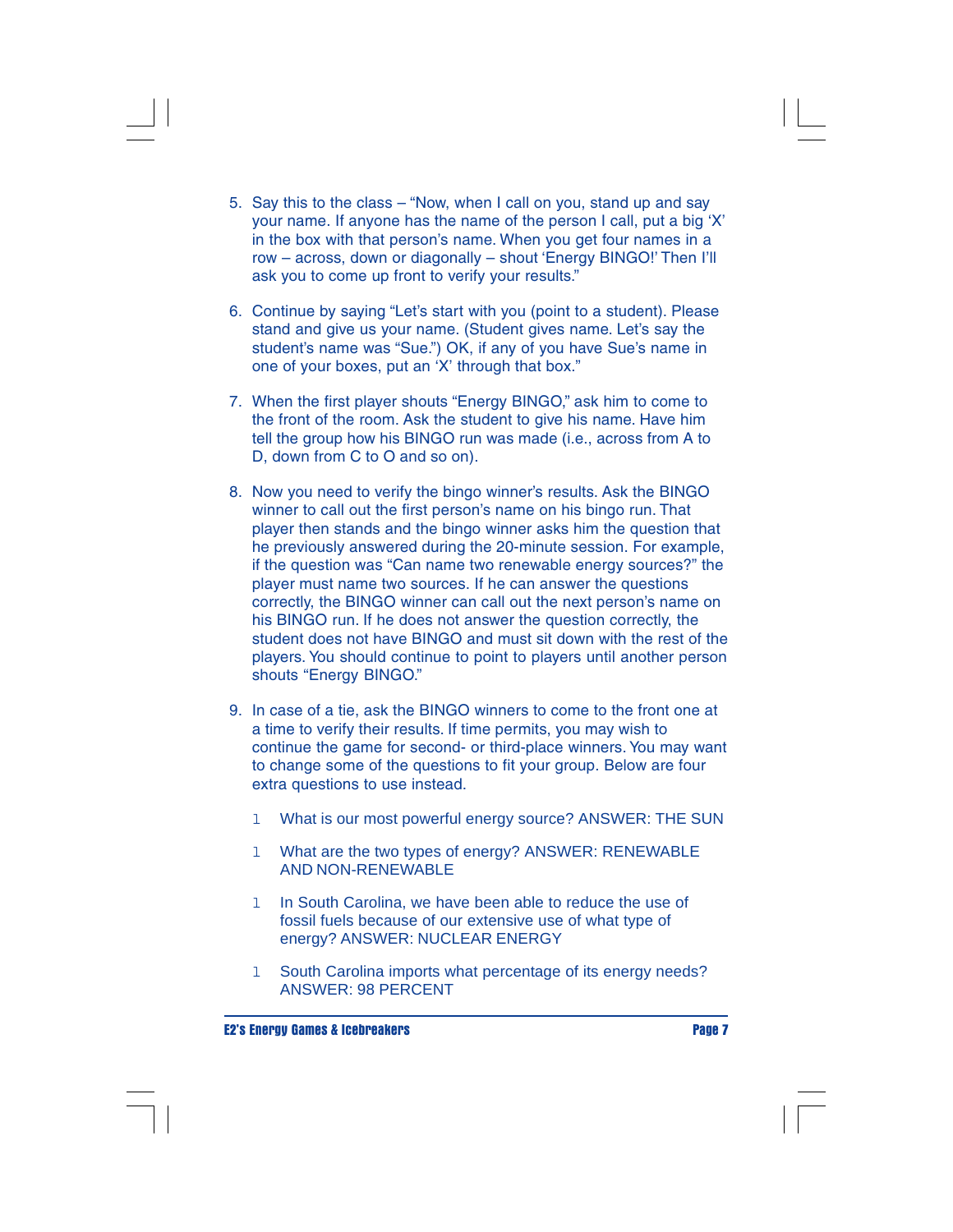# **ENERGY BINGO**

 $\sqrt{\frac{1}{\Gamma}}$ 

 $\mathrel{\underline{\sqcup}}$ 

 $\overline{\overline{\mathbb{u}}}$ 

| <b>A</b> can name an<br>energy source. | <b>B</b> can name a<br>fossil fuel.                      | <b>C</b> can name two<br>ways to increase a<br>car's miles per<br>gallon (mpg). | <b>D</b> can name two<br>renewable energy<br>sources.    |
|----------------------------------------|----------------------------------------------------------|---------------------------------------------------------------------------------|----------------------------------------------------------|
| <b>E</b> visited a power<br>plant.     | <b>F</b> can name two<br>ways to save<br>energy at home. | <b>G</b> uses a hand-<br>operated can<br>opener.                                | <b>H</b> knows the cost<br>of a kilowatt/hour.           |
| <b>I</b> recycles<br>aluminum cans.    | <b>J</b> has taken a cold<br>shower.                     | <b>K</b> has seen a<br>photovoltaic cell.                                       | L knows how<br>natural gas is<br>transported.            |
| M has seen a<br>windmill.              | N uses a solar<br>clothes dryer.                         | <b>O</b> knows which<br>fuel is used in gas<br>grills.                          | <b>P</b> knows how<br>uranium atoms<br>gives off energy. |

| A    | B          | C         | D            |
|------|------------|-----------|--------------|
| Tame | Tame       | Tame      | Tame         |
| E    | F          | G         | H            |
| Tame | Tame       | Tame      | Tame         |
| name | J<br>name. | K<br>Tame | <b>Tarle</b> |
| M    | Ń          | O         | P            |
| Tame | name       | Tame      | Tame         |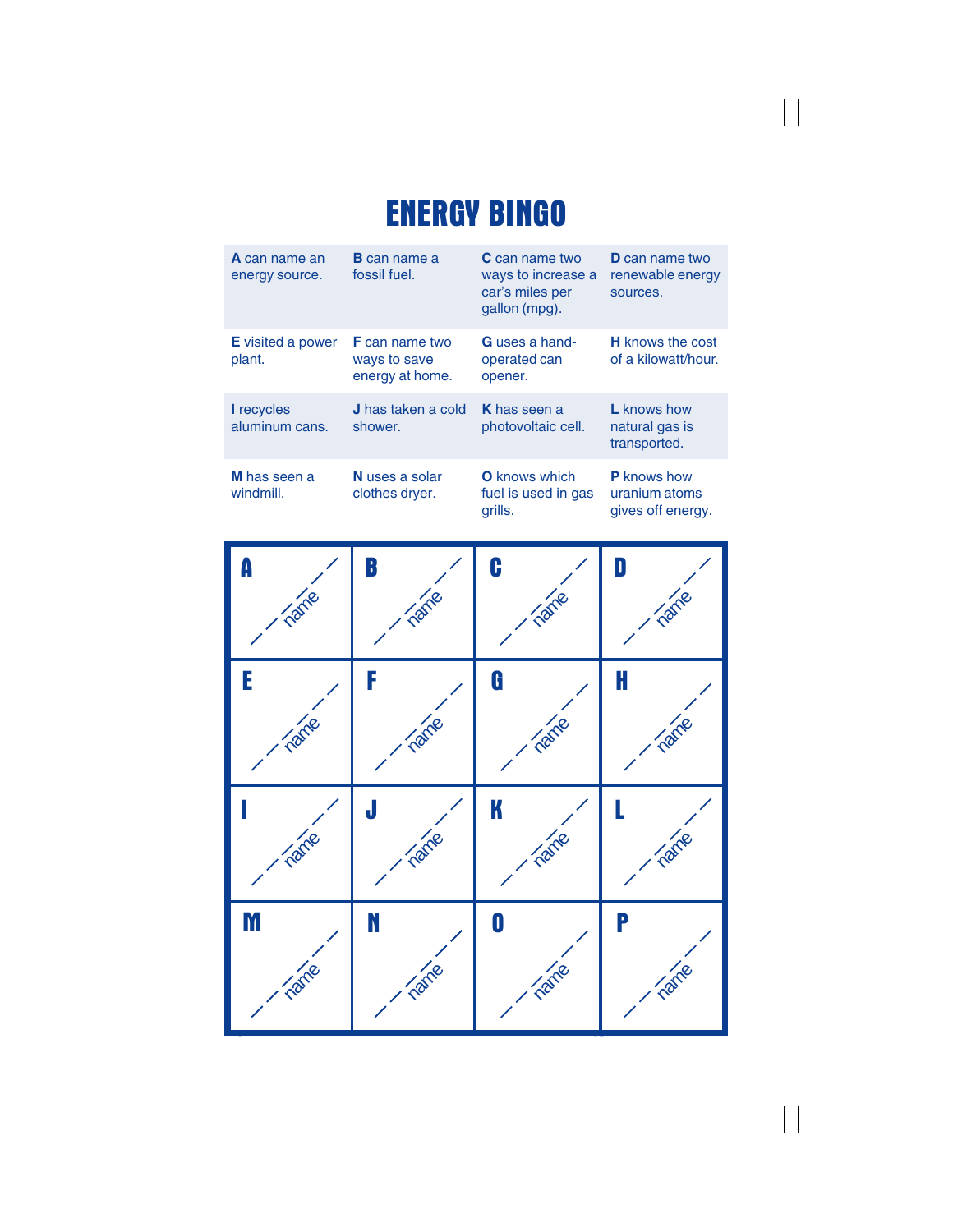# **ENERGY BINGO**

 $\begin{tabular}{c} \hline \rule{0pt}{2ex} \rule{0pt}{2ex} \rule{0pt}{2ex} \rule{0pt}{2ex} \rule{0pt}{2ex} \rule{0pt}{2ex} \rule{0pt}{2ex} \rule{0pt}{2ex} \rule{0pt}{2ex} \rule{0pt}{2ex} \rule{0pt}{2ex} \rule{0pt}{2ex} \rule{0pt}{2ex} \rule{0pt}{2ex} \rule{0pt}{2ex} \rule{0pt}{2ex} \rule{0pt}{2ex} \rule{0pt}{2ex} \rule{0pt}{2ex} \rule{0pt}{2ex} \rule{0pt}{2ex} \rule{0pt}{2ex} \rule{0pt}{2ex} \rule$ 

 $\begin{array}{c} \hline \hline \hline \hline \hline \hline \end{array}$ 

 $\mathrel{\underline{\sqcup}}$ 

 $\frac{1}{\sqrt{2\pi}}$ 

| <b>A</b> can name an<br>energy source. | <b>B</b> can name a<br>fossil fuel.                      | <b>C</b> can name two<br>ways to increase a<br>car's miles per<br>gallon (mpg). | <b>D</b> can name two<br>renewable energy<br>sources.    |
|----------------------------------------|----------------------------------------------------------|---------------------------------------------------------------------------------|----------------------------------------------------------|
| <b>E</b> visited a power<br>plant.     | <b>F</b> can name two<br>ways to save<br>energy at home. | G uses a hand-<br>operated can<br>opener.                                       | <b>H</b> knows the cost<br>of a kilowatt/hour.           |
| <b>I</b> recycles<br>aluminum cans.    | <b>J</b> has taken a cold<br>shower.                     | <b>K</b> has seen a<br>photovoltaic cell.                                       | <b>L</b> knows how<br>natural gas is<br>transported.     |
| M has seen a<br>windmill.              | N uses a solar<br>clothes dryer.                         | <b>O</b> knows which<br>fuel is used in gas<br>grills.                          | <b>P</b> knows how<br>uranium atoms<br>gives off energy. |

| A    | B         | C                | D    |
|------|-----------|------------------|------|
| Tame | Tame      | Tame             | Tame |
| E    | F         | G                | ł    |
| Tame | Tame      | Tame             | Tame |
| nane | J<br>Tame | K<br>Tame        | Tame |
| M    | Ń         | $\boldsymbol{0}$ | P    |
| name | name      | Tame             | Tame |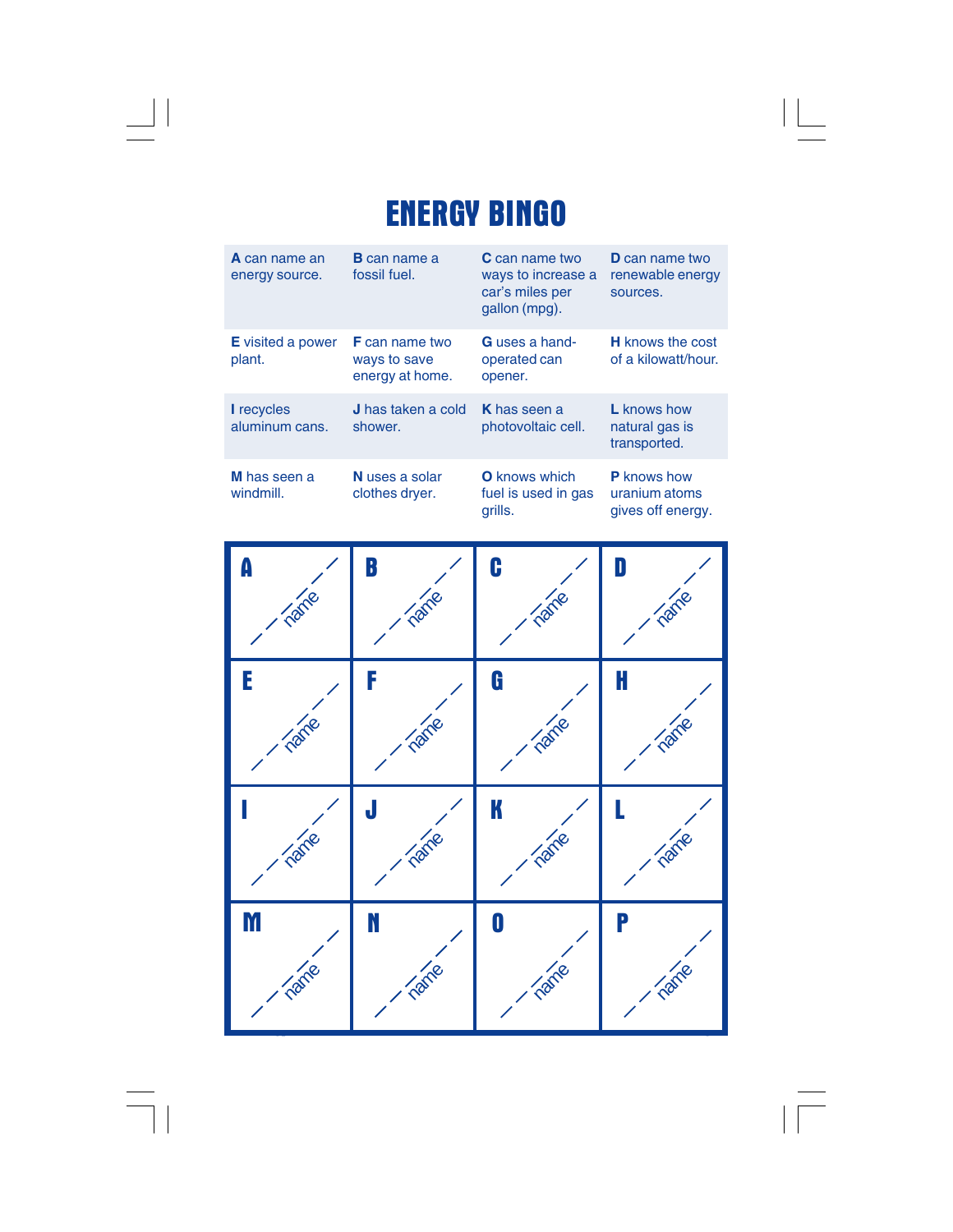# **ENERGY KNOCKDOWN**

**GETTING READY:** Follow these steps.

- 1. Get 10 empty aluminum cans and a small foam ball.
- 2. Make copies of the can labels that are provided on pages 12 through 16, cut them apart and wrap each of the cans with a can label. HINT: Use one color paper for the renewable resources and a different color for the nonrenewable resources. Also make copies of the "Energy Bucks" on page 17 and cut them out.
- 3. Review the "Energy Definitions" on page 24.

**SETTING UP:** Place the cans on a table (alternate renewable and nonrenewable cans). Leave some space between the cans, but place them close enough together so that it is a challenge to knock down only one can. Depending on the age and ability of the students, mark a throwing line on the floor with a piece of tape.

**START:** Read these instructions to the group – "You have five minutes to knock down cans and answer energy questions. Please select a member of your team for the first toss. We will take turns so that everyone gets a chance to toss. Once a member of your team tosses the ball and knocks down only one can, your team will get an energy question. If more than one can is knocked over, please help set up the cans so you can try again. You will receive one energy buck for each correct answer."



**Page 10 E2's Energy Games & Icebreakers**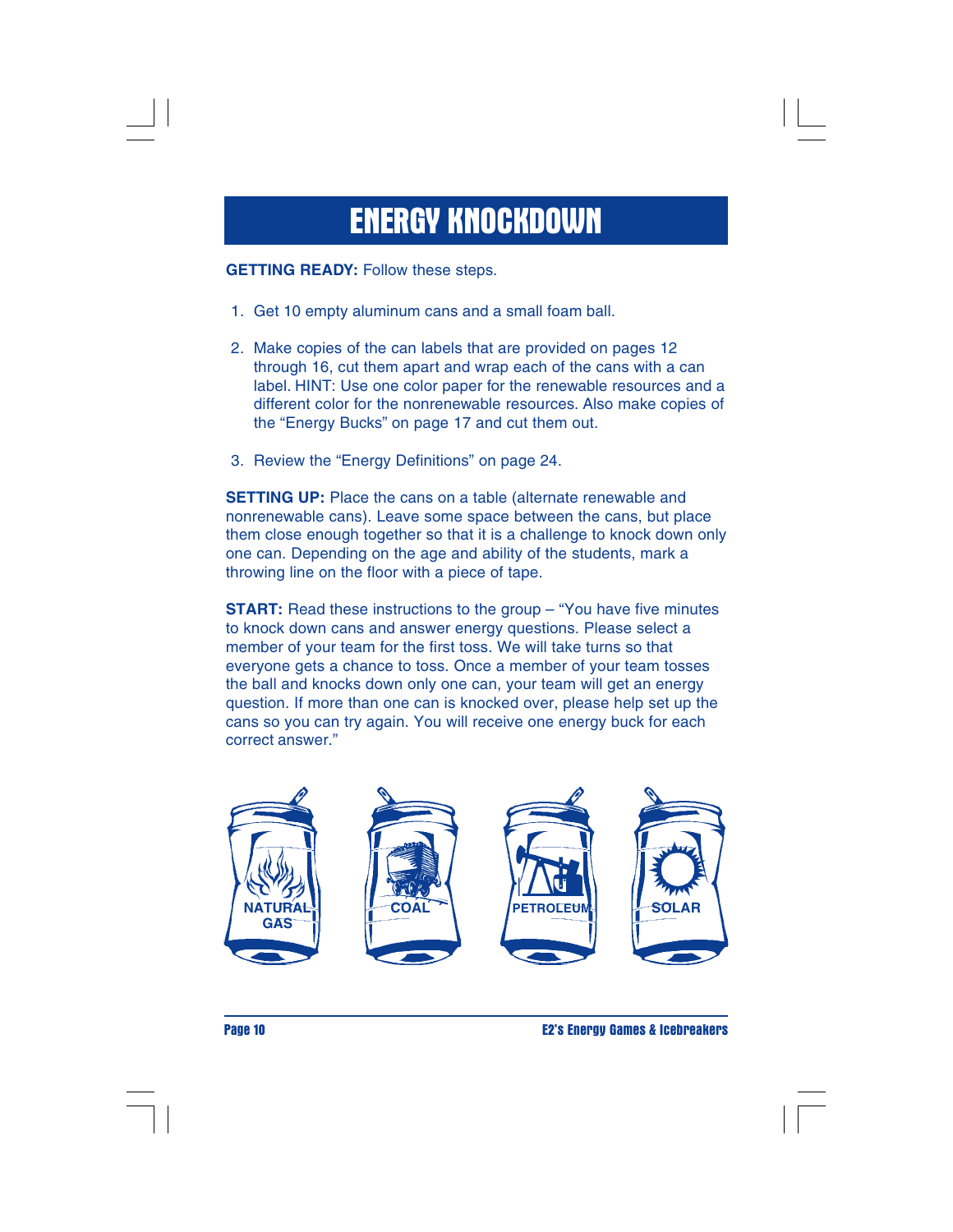# **KNOCKDOWN QUESTIONS & ANSWERS**

- 1. Name two fossil fuels (formed from the remains of dead plants and animals). **ANSWERS: Coal, petroleum, natural gas, propane**
- 2. Name two things energy does for us. **ANSWERS: It provides light, heat, makes things move, makes things grow, powers machines, enables us to do work and other reasonable answers that mean the same thing.**
- 3. Gasoline comes from which energy source? **ANSWER: Petroleum or oil**
- 4. Which energy source looks like a black rock and is used to make electricity? **ANSWER: Coal**
- 5. Name two renewable sources of energy. **ANSWERS: Solar, wind, hydropower, geothermal, biomass**
- 6. When you dry your clothes outside, which source of energy are you using? **ANSWER: Solar and/or wind**
- 7. How do most people use natural gas at home? **ANSWER: They use it for heating and cooking.**
- 8. Name two ways to save energy at home. **ANSWERS: Turn off the lights; save hot water by taking shorter showers; turn off the television; turn off the computer; and other reasonable answers.**



**E2's Energy Games & Icebreakers Page 11**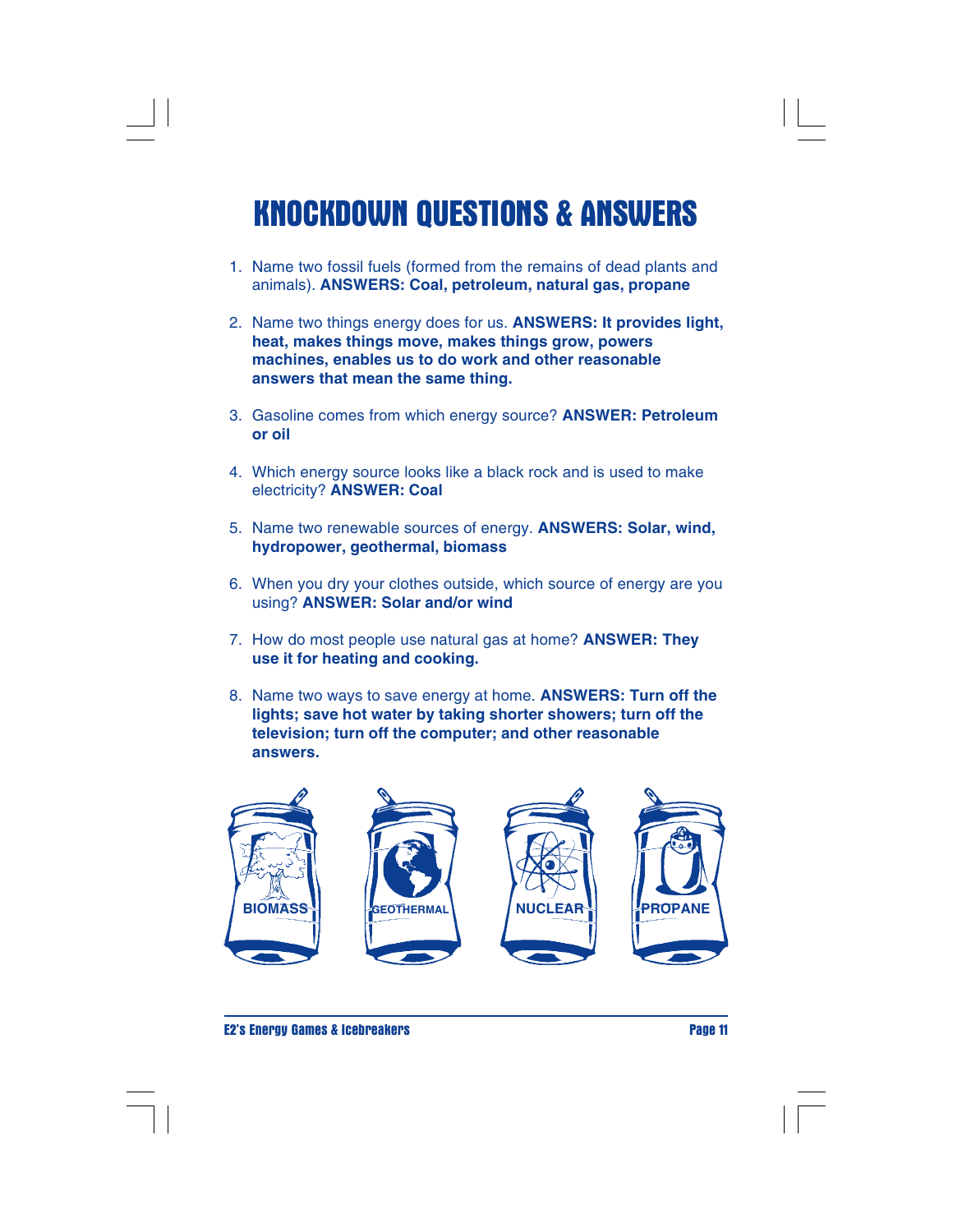$\lfloor \lfloor$ 







 $\begin{array}{c|c|c|c} & \multicolumn{3}{c|}{\phantom{-}} & \multicolumn{3}{c|}{\phantom{-}} \\ \multicolumn{3}{c|}{\phantom{-}} & \multicolumn{3}{c|}{\phantom{-}} & \multicolumn{3}{c|}{\phantom{-}} \\ \multicolumn{3}{c|}{\phantom{-}} & \multicolumn{3}{c|}{\phantom{-}} & \multicolumn{3}{c|}{\phantom{-}} \\ \multicolumn{3}{c|}{\phantom{-}} & \multicolumn{3}{c|}{\phantom{-}} & \multicolumn{3}{c|}{\phantom{-}} \\ \multicolumn{3}{c|}{\phantom{-}} & \multicolumn{3}{c|}{\phantom{-$ 

**Page 12 E2's Energy Games & Icebreakers**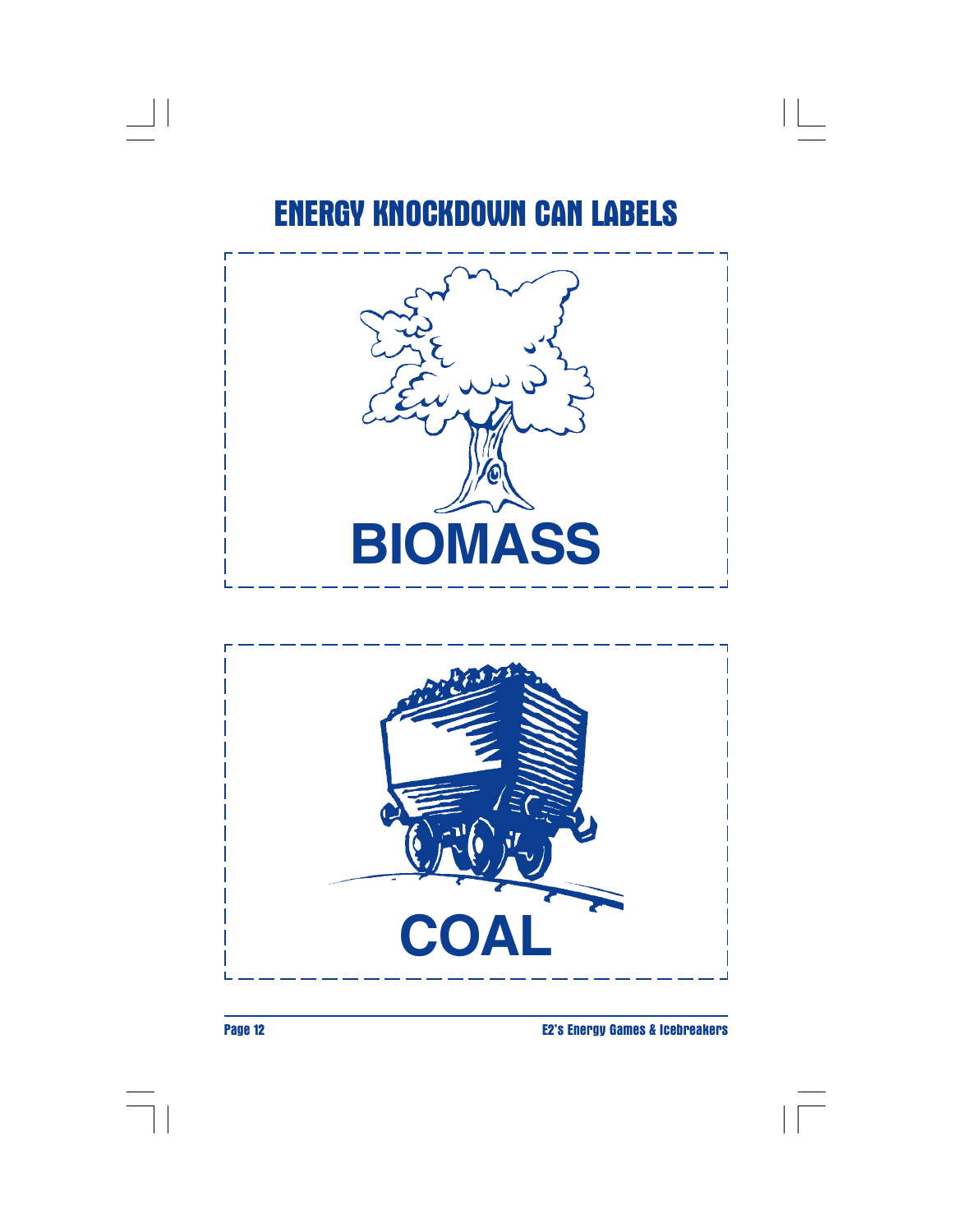$\begin{array}{c|c|c|c|c} \hline \quad \quad & \quad & \quad \quad & \quad \quad \\ \hline \quad \quad & \quad & \quad \quad & \quad \quad \\ \hline \end{array}$ 





#### **E2's Energy Games & Icebreakers Page 13**

 $\Box$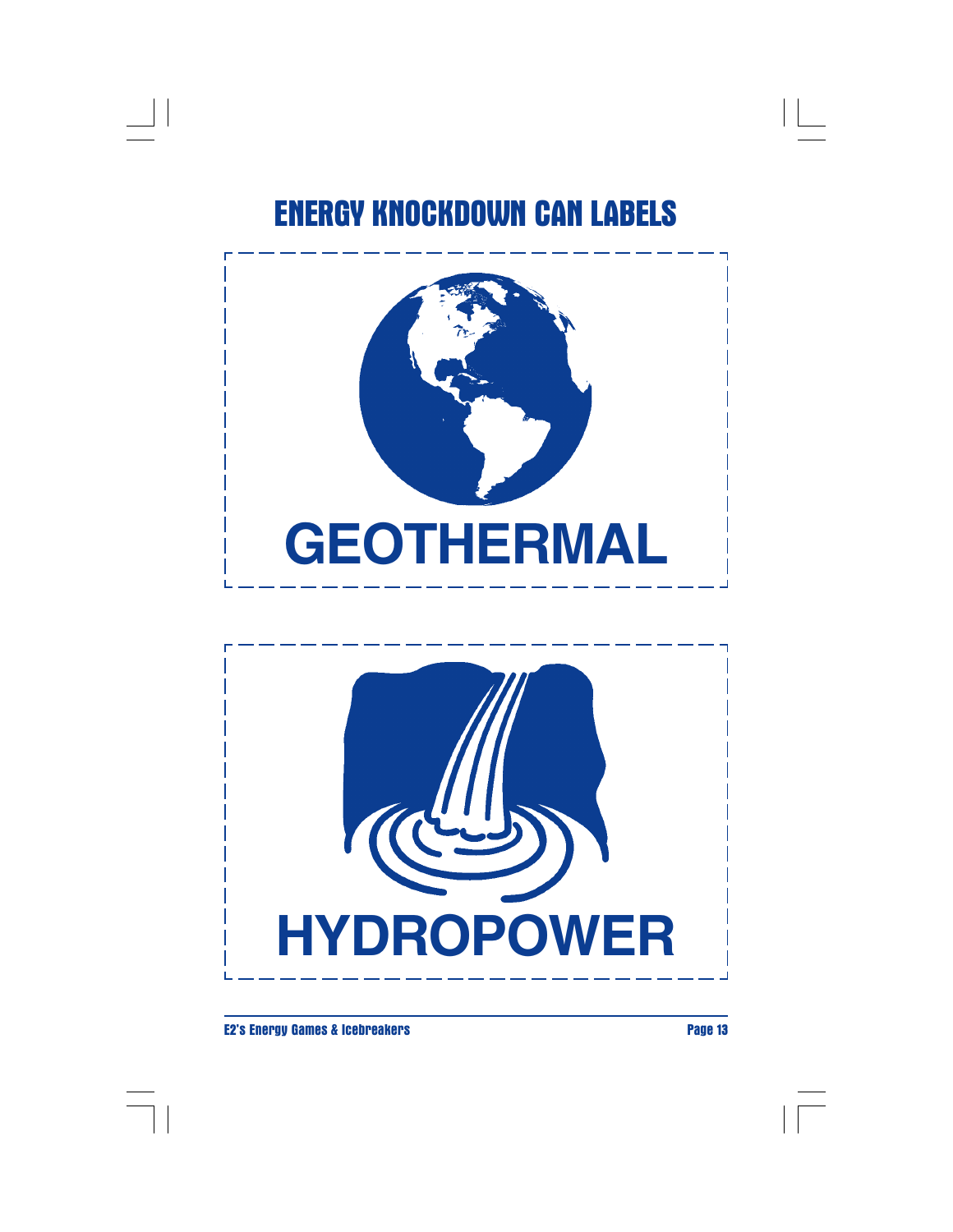$\Box$ 





 $\begin{array}{c|c} \hline \quad \quad & \quad \quad & \quad \quad \\ \hline \quad \quad & \quad \quad & \quad \quad \\ \hline \end{array}$ 

**Page 14 E2's Energy Games & Icebreakers**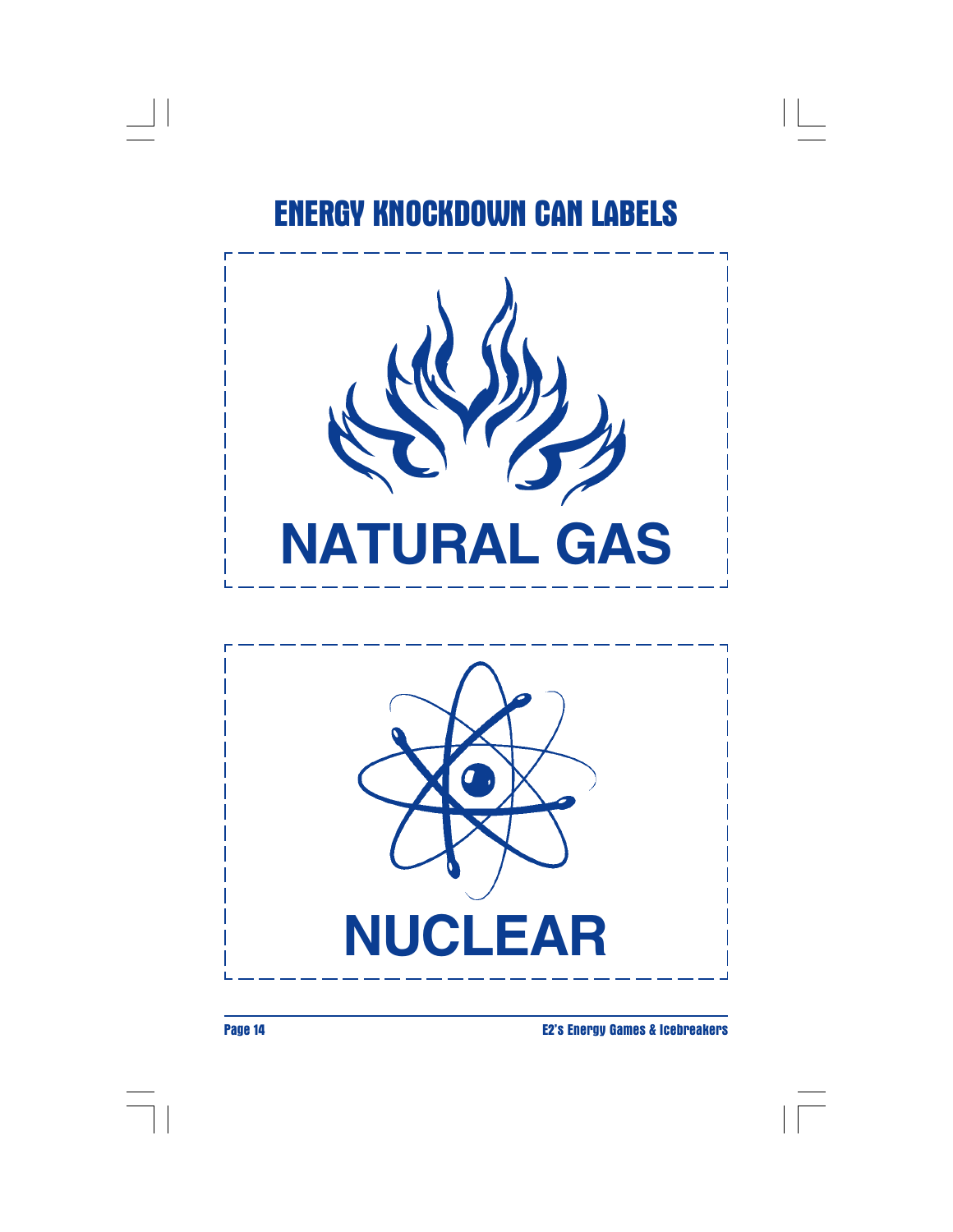$\begin{array}{c|c|c|c} \hline \quad \quad & \quad \quad & \quad \quad & \quad \quad \\ \hline \end{array}$ 





#### **E2's Energy Games & Icebreakers Page 15**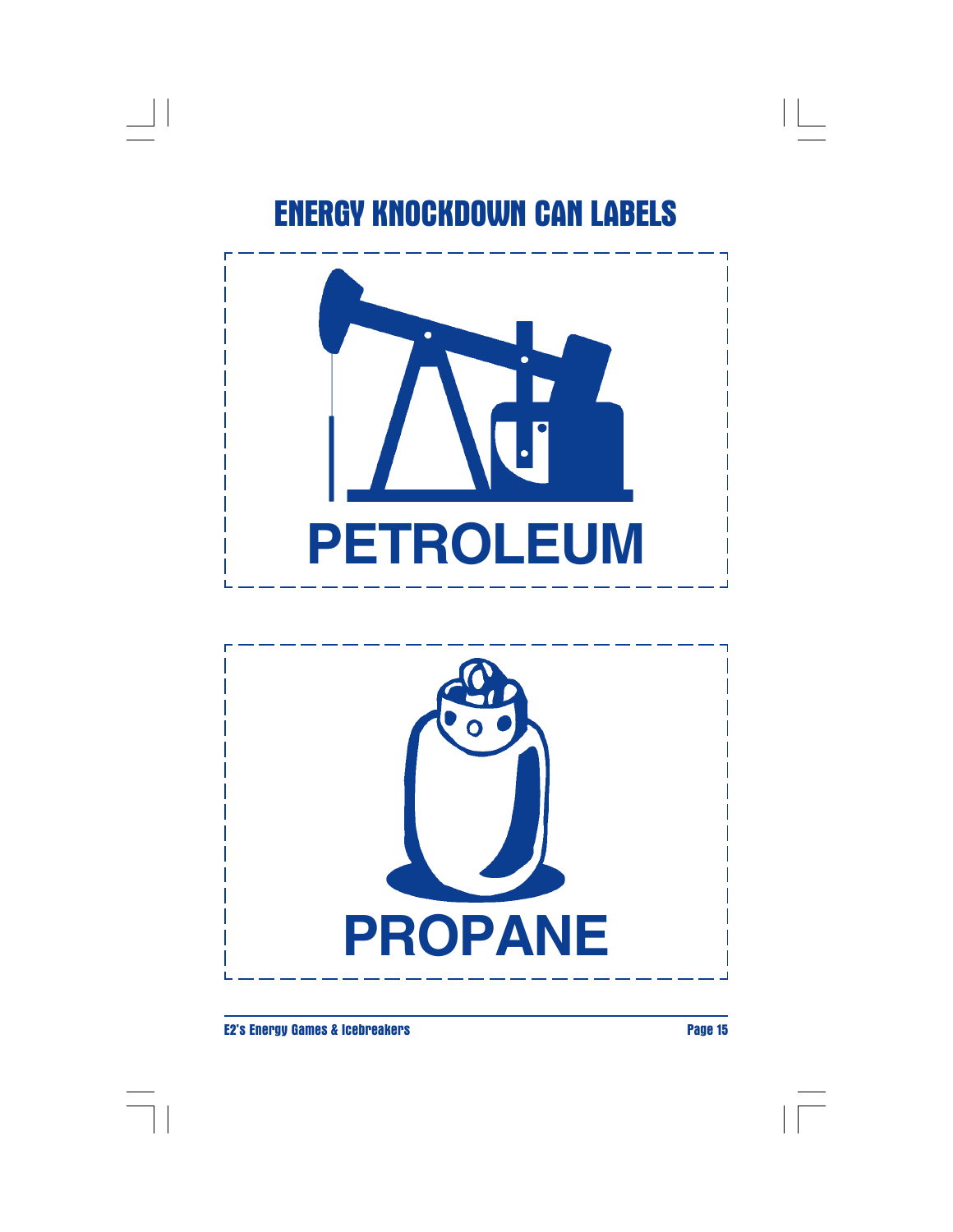



 $\begin{array}{|c|c|} \hline \quad \quad & \quad \quad \\ \hline \quad \quad & \quad \quad \\ \hline \end{array}$ 

**Page 16 E2's Energy Games & Icebreakers**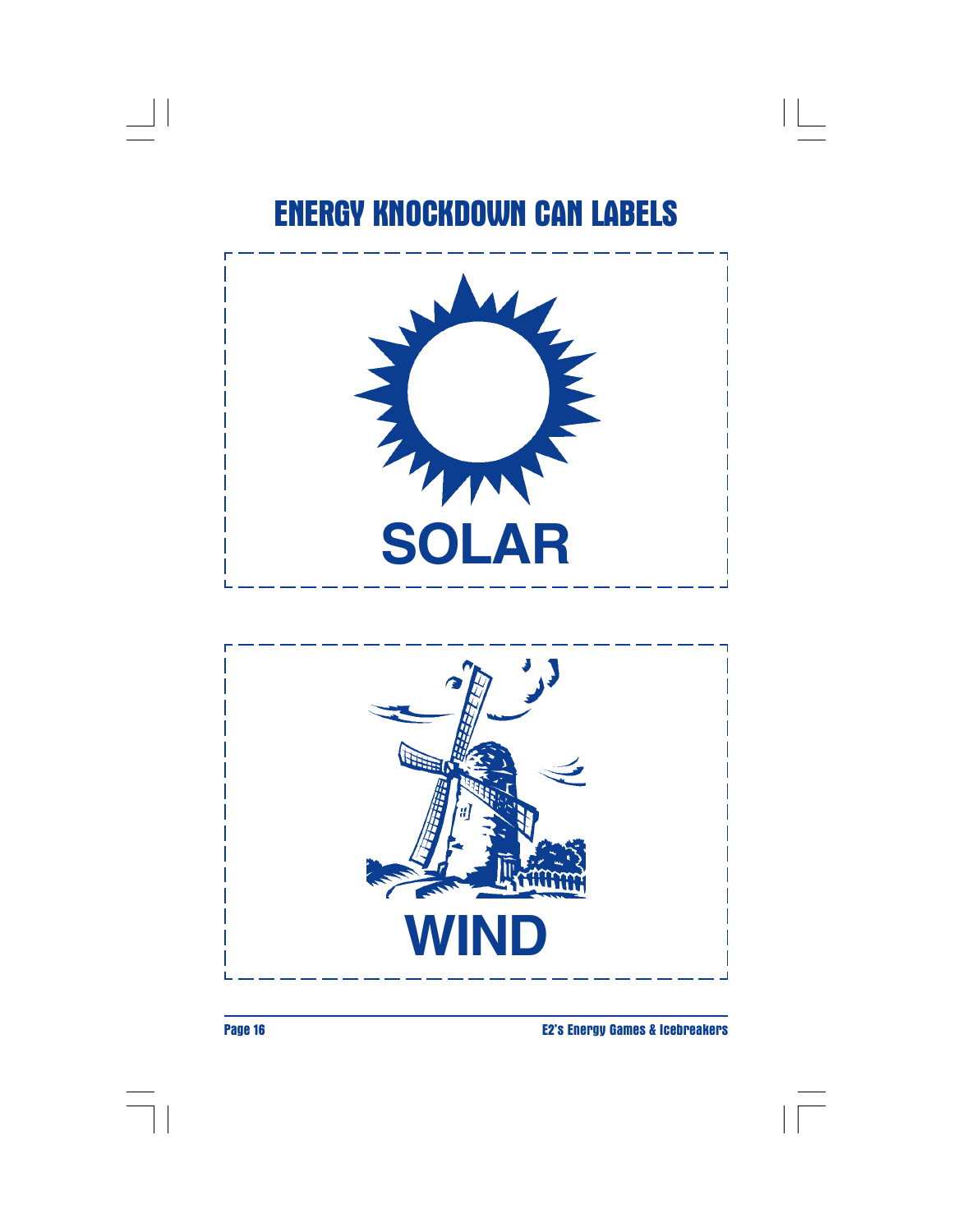

 $\overline{\phantom{a}}$ 

 $\begin{array}{c|c|c|c|c} & \multicolumn{3}{c|}{\phantom{-}}\\ \multicolumn{3}{c|}{\phantom{-}} & \multicolumn{3}{c|}{\phantom{-}}\\ \multicolumn{3}{c|}{\phantom{-}} & \multicolumn{3}{c|}{\phantom{-}}\\ \multicolumn{3}{c|}{\phantom{-}} & \multicolumn{3}{c|}{\phantom{-}}\\ \multicolumn{3}{c|}{\phantom{-}} & \multicolumn{3}{c|}{\phantom{-}}\\ \multicolumn{3}{c|}{\phantom{-}} & \multicolumn{3}{c|}{\phantom{-}}\\ \multicolumn{3}{c|}{\phantom{-}} & \multicolumn{3}{c|}{\phant$ 

 $\frac{1}{\sqrt{1-\frac{1}{2}}}$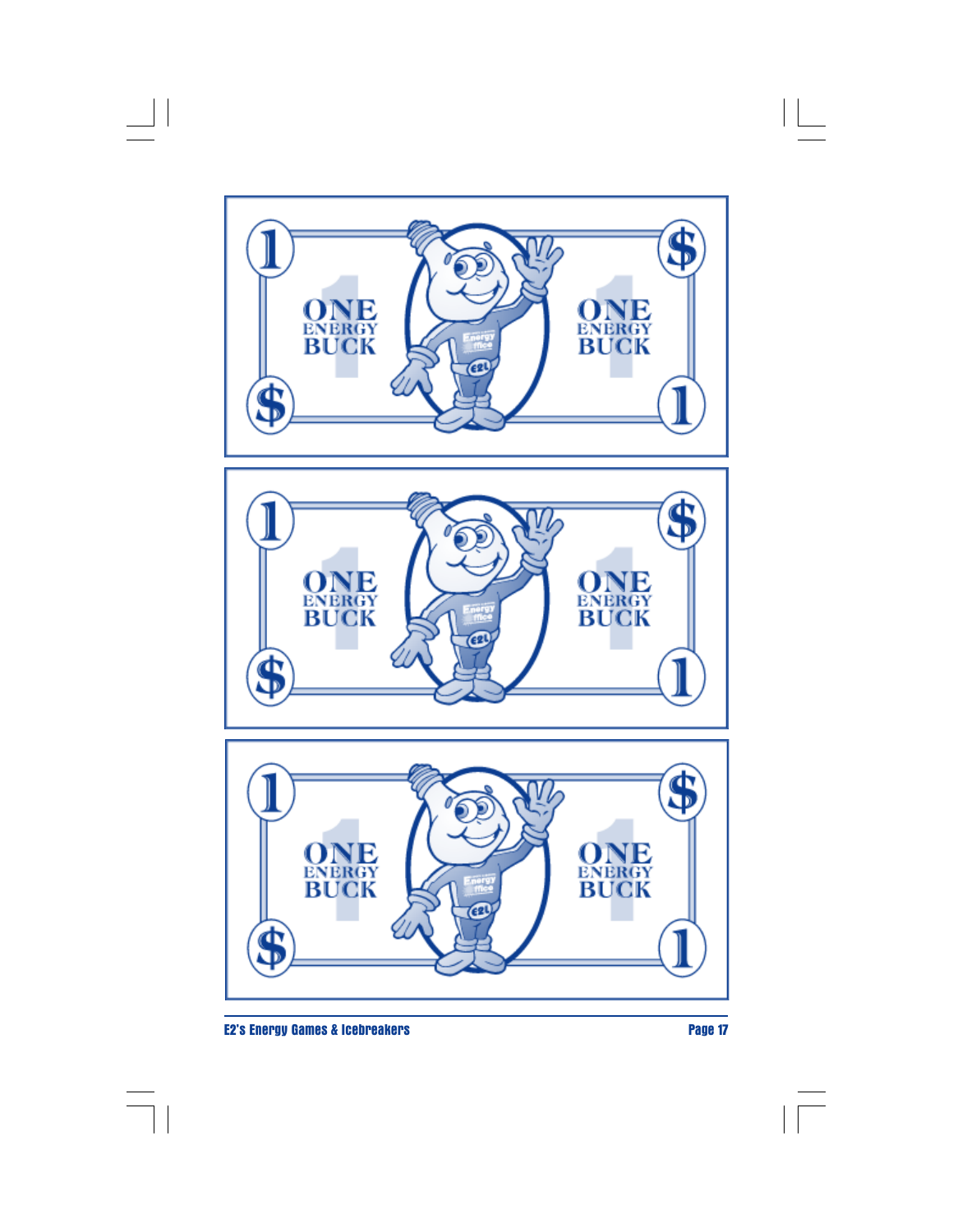# **ENERGY JUMBLES**

**GETTING READY:** Follow these steps.

- 1. You will need balloons (two colors), a circular button with pin, answer key, "Energy Jumbles" on pages 20-23 and pencils.
- 2. Choose two energy jumbles, make copies and cut them out. Also make copies of the "Energy Bucks" on page 17 and cut them out.
- 3. Roll up the jumbles, stuff them inside the balloons and blow up the balloons. Each different jumble should be stuffed inside a different colored balloon. Prepare one set of jumbles for each round.

**SETTING UP:** Depending on the ability of the group, mark a tossing line on the floor with tape. To pop the balloon, tape a circular button on the table (bending the pin so that it points straight up).

**START:** Read these instructions to the team playing the game – "You have five minutes to unscramble two "Energy Jumbles." The jumbles are inside the balloons. Each balloon contains a different jumble. Choose a team member to toss the first balloon onto the pin to pop it. Team members can take turns tossing and retrieving the balloons until both balloons are popped. As each balloon is popped, team members can begin unscrambling the words. You will receive one energy buck for each word you unscramble."

**Page 18 E2's Energy Games & Icebreakers**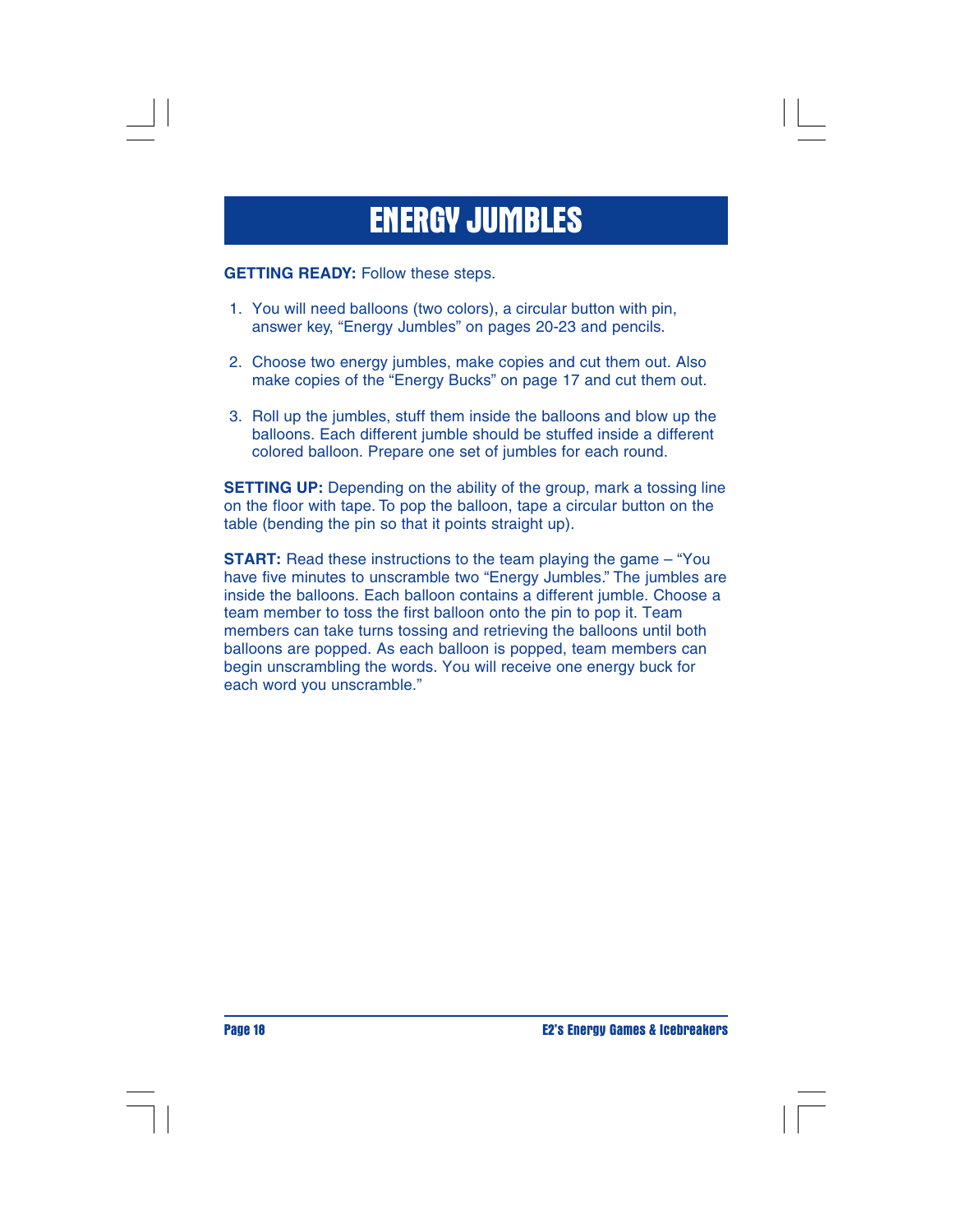# **ENERGY JUMBLES ANSWER KEY**

 $\begin{array}{c|c|c|c|c} \hline \quad \quad & \quad \quad & \quad \quad & \quad \quad \\ \hline \end{array}$ 



**E2's Energy Games & Icebreakers Page 19** 

 $\mathbf{L}$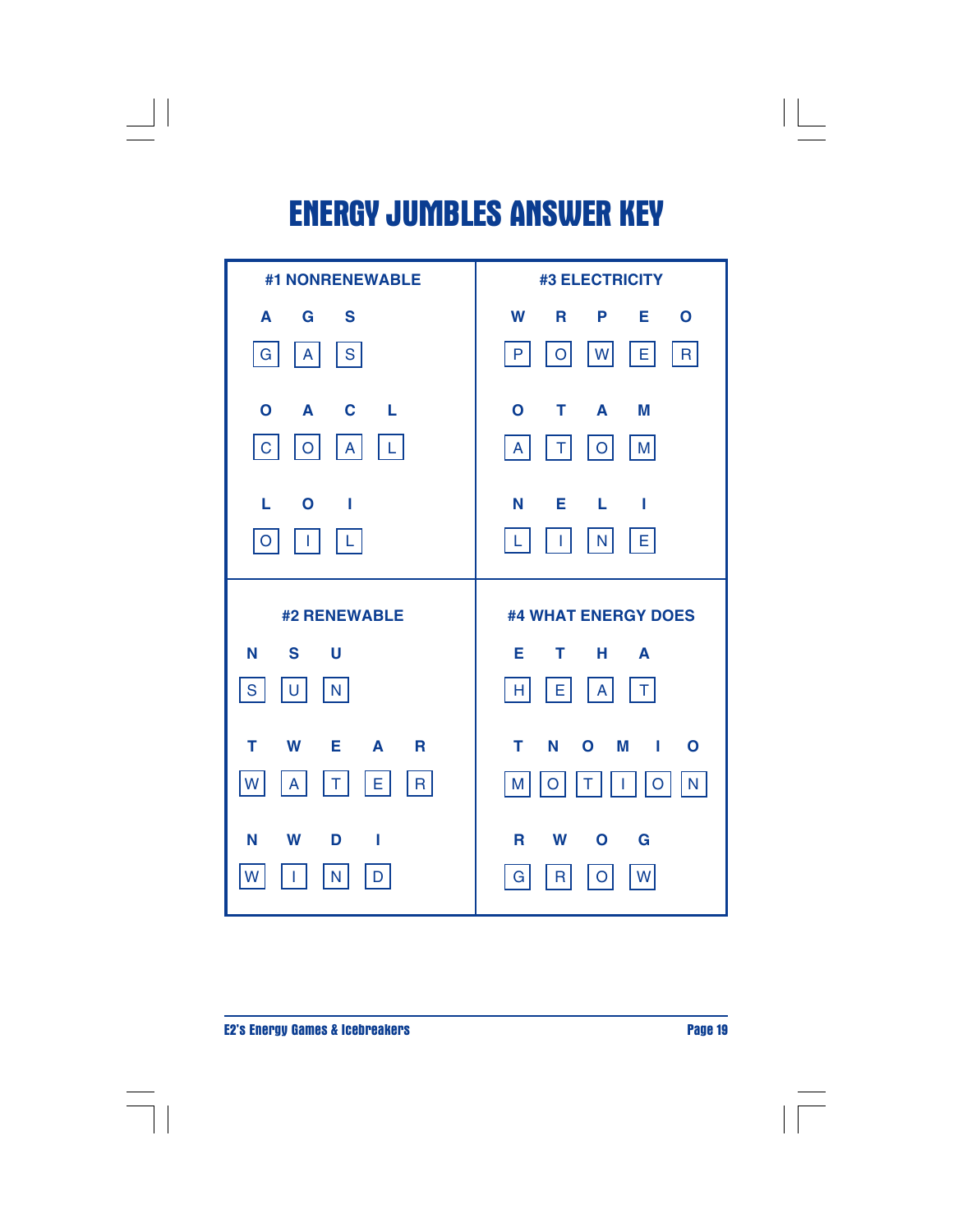



 $\Box$ 

**Page 20 E2's Energy Games & Icebreakers**

 $\vert\,\vert$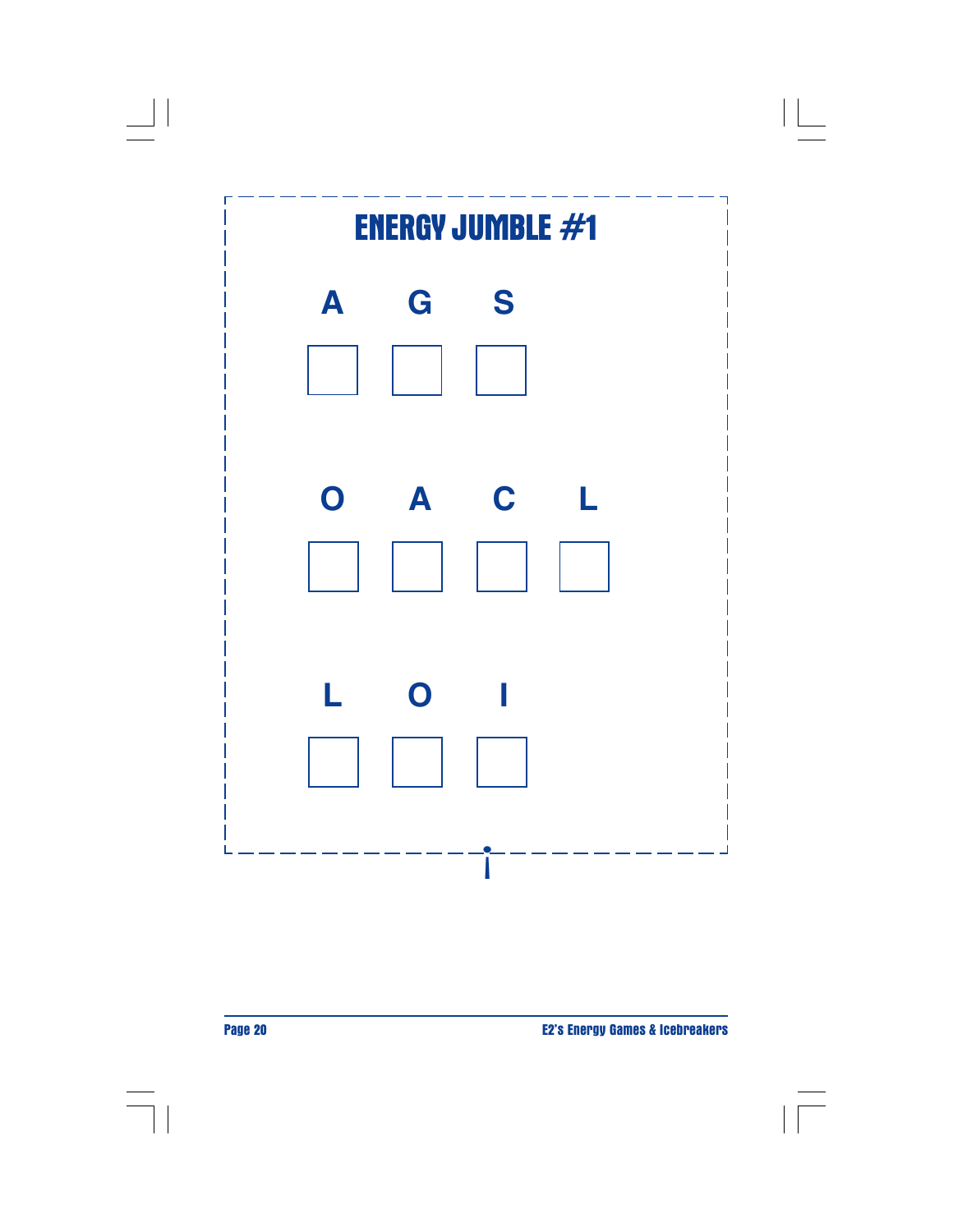

 $\Box$ 

 $\Box$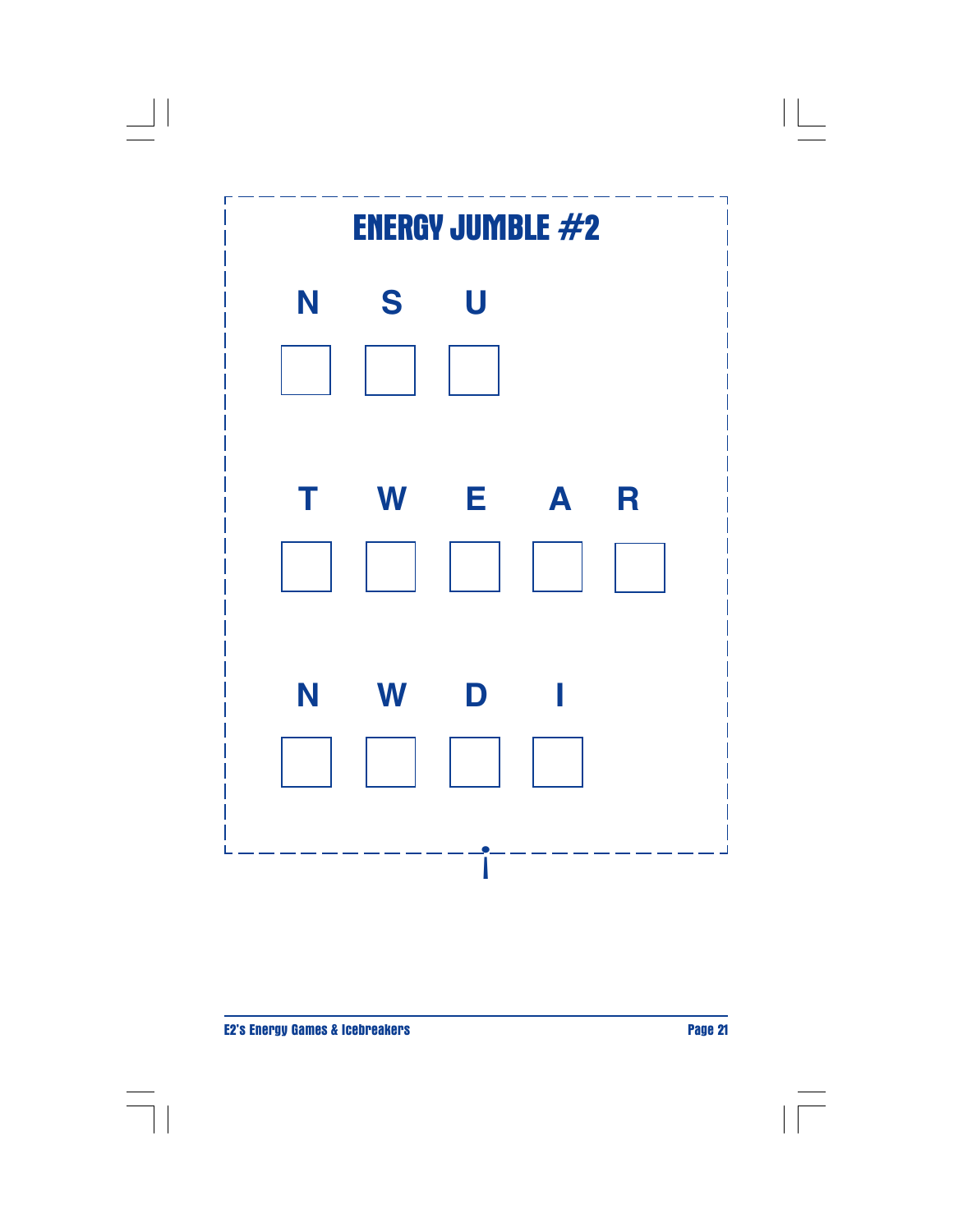



 $\Box$ 

**Page 22 E2's Energy Games & Icebreakers**

 $\vert\,\vert$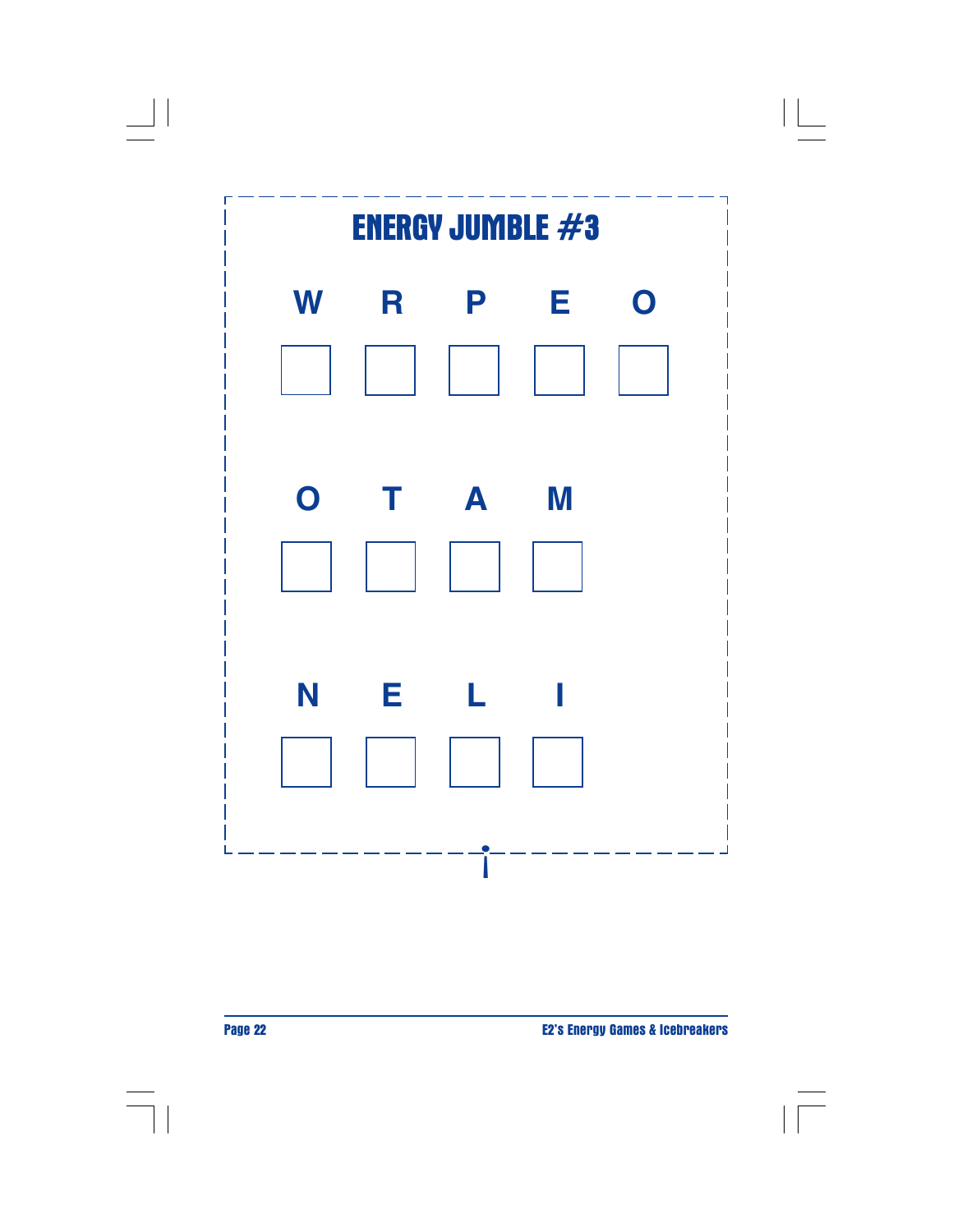

 $\Box$ 

 $\Box$